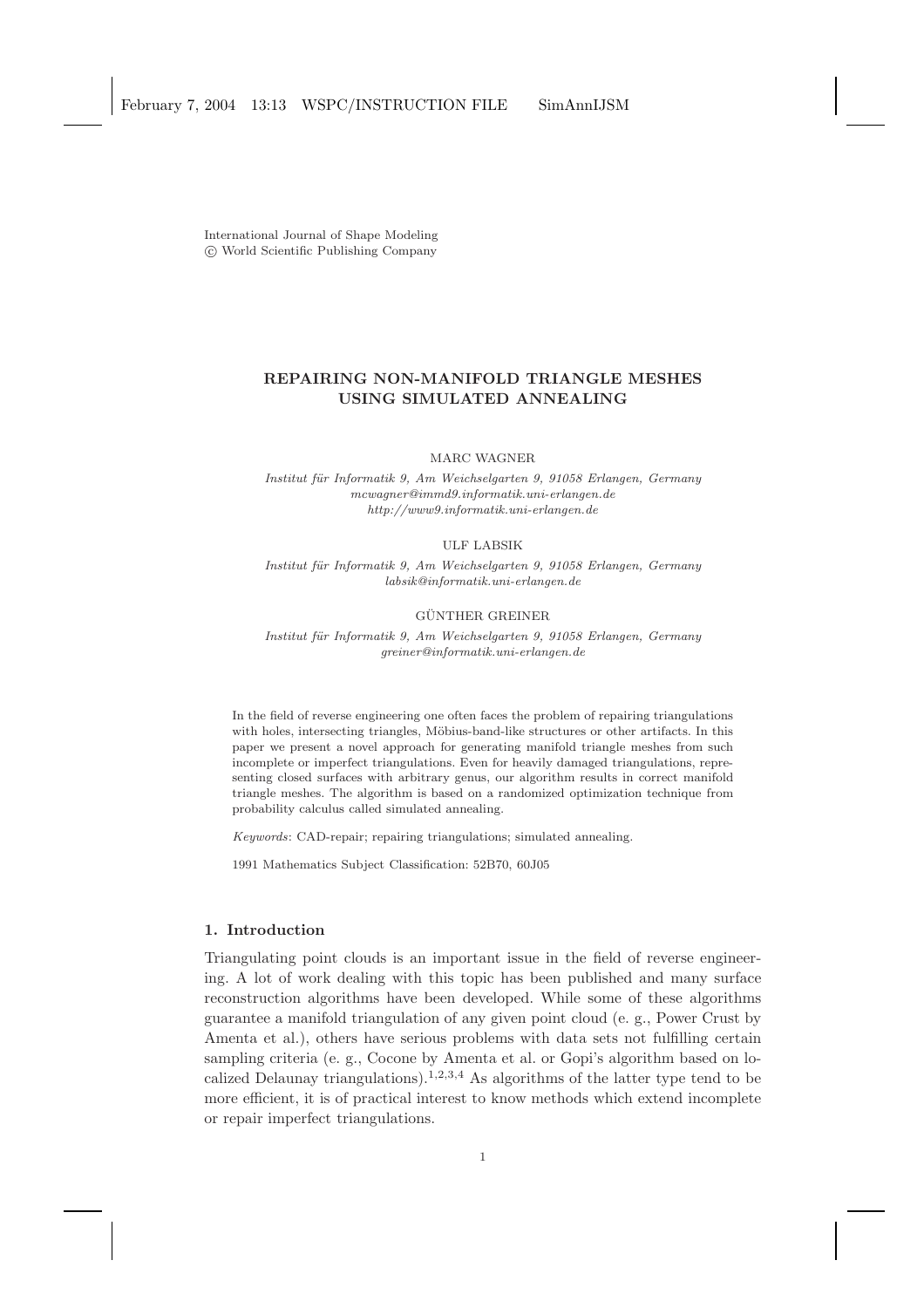### 1.1. Previous work

The problem of repairing CAD-models has been addressed by several authors in the last decade and a couple of completely different techniques has been developed.

Barequet et. al repair cracks in triangle meshes by matching border polygons. These borders are then stitched by inserting new triangles. Remaining holes are triangulated so that the area of the resulting triangulation is minimized.<sup>5</sup> Morvan et al. propose an interactive virtual environment where CAD-models can be repaired by manually inserting or deleting triangles.<sup>6</sup> Assuming that the triangle mesh was obtained from range images, Curless et al. deal with the problem of repairing CADmodels by applying a volumetric method capable of detecting and triangulating holes.<sup>7</sup> To generate topologically correct triangulations Barequet et al. propose an interactive system where cracks are fixed by merging two appropriate edges at a time by moving corresponding vertices. Remaining holes are filled with triangles so that a certain shape functional is minimized.<sup>8,9</sup> El-Sana et al. repair cracks by adding extra triangles, followed by a topology simplification step.<sup>10</sup> Adamy et al. propose a topological clean up and a technique based on linear programming to establish a topologically correct surface.<sup>11</sup> The approach of Carr et al. is based on radial basis functions, approximating the surface represented by the underlying point cloud.<sup>12</sup>

In this paper we present a new and completely different algorithm for generating manifold triangle meshes from incomplete or incorrect triangulations. The algorithm is based on a randomized optimization technique called simulated annealing. The simulated annealing changes the input triangulation step by step until a manifold triangulation has been obtained. The algorithm is able to handle even heavily damaged triangle meshes and converts them into manifold triangulations. In most cases the resulting shape is visually pleasing and similar to the object from which the underlying point cloud was sampled.

## 1.2. Overview

Our algorithm can be divided into the following three sequential phases which will be discussed in detail in Sections 2 to 4:

- 1. Preprocessing:
	- (a) Removing bad triangles:

First we delete all triangles, disturbing the manifold properties of the input triangulation, i. e., intersecting triangles and triangles causing topological errors.

(b) Closing simple holes:

Now we close as many holes as possible by simply inserting new triangles. Note that there are also holes which cannot be closed without removing existing triangles before.

2. Simulated annealing: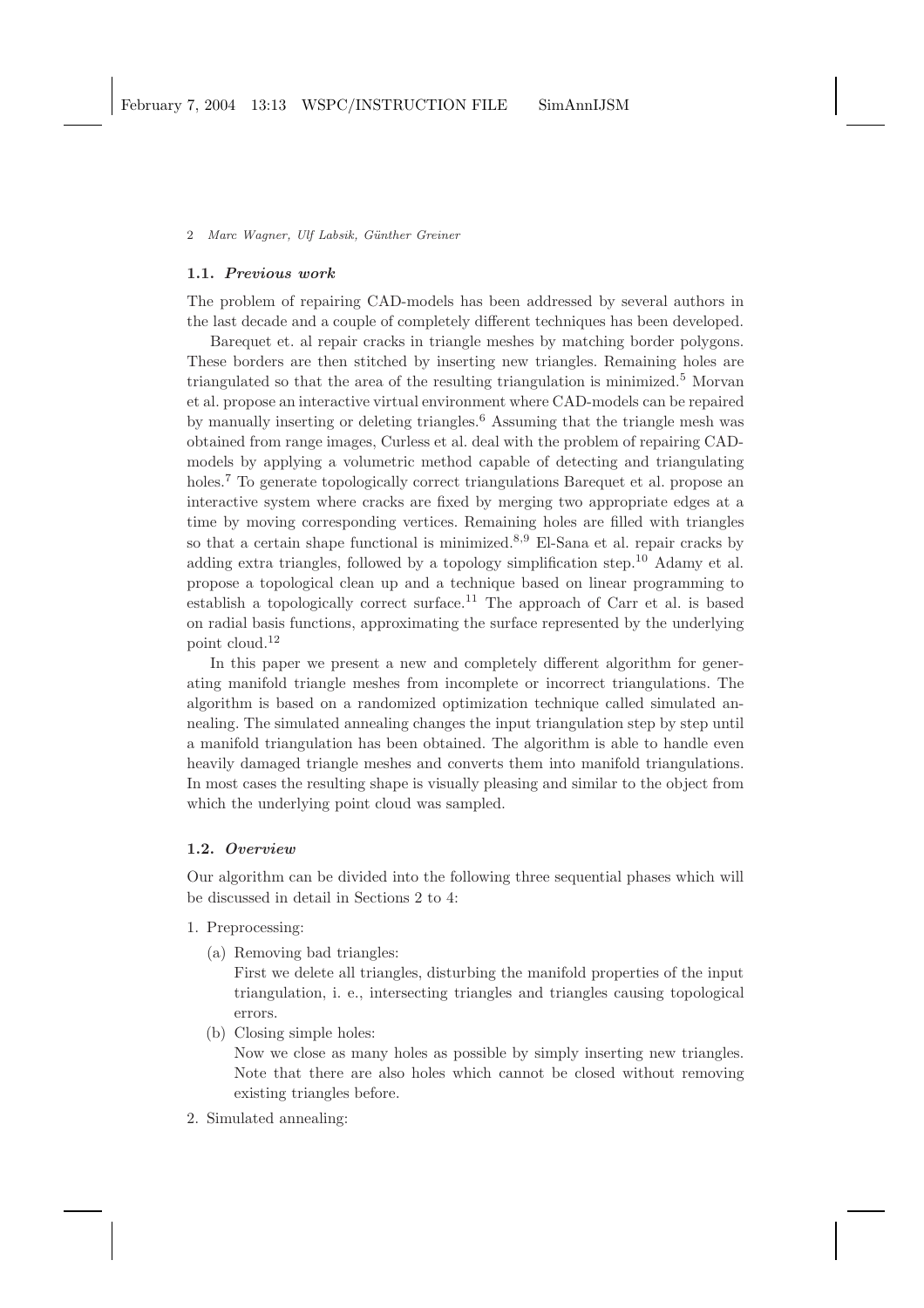Holes which could not be triangulated in the preprocessing stage will now be closed by an optimization technique called simulated annealing. Randomly the triangulation is changed, temporarily even to worse configurations, until there are no more holes left. The resulting triangulation is a manifold triangulation then.

- 3. Postprocessing:
	- (a) Inserting isolated points: During the simulated annealing it may occur, that points become separated from the triangulation. These isolated points will now be reinserted.
	- (b) Smoothing the triangulation: To improve the resulting triangulation we finally apply a smoothing algorithm proposed by Dyn et al.<sup>13</sup>

After the presentation and discussion of our results in Section 5 we close with a summary and a conclusion in Section 6.

# 2. Preprocessing

The input of our mesh repair algorithm can be a damaged triangulation of any kind, i. e., a triangulation containing holes, topological errors and intersecting triangles.

# 2.1. Removing bad triangles

The first step on the way towards a manifold triangulation consists in generating a valid triangulation.

A valid triangulation of a point cloud  $P$  is characterized by the following two properties:

- The vertices of all triangles are elements of  $P$ .
- There are no intersecting triangles and no local topological errors (a *local topo*logical error is either a triangle, sharing an edge with two or more other triangles or a triangle connected with one vertex to the center of a closed triangle fan (left part of Fig. 1)).

A manifold triangulation is a valid triangulation without holes, i. e., every edge is shared by exactly two triangles. Note that this definition rules out all types of global topological errors (e. g., Möbius-band-like structures or Klein-bottles, that is, triangulations where it is impossible to define an inner and an outer side in a consistent global way) since valid triangulations containing such errors cannot be closed without generating self intersections.

In order to be able to extend our initial triangulation to a manifold triangulation, we first have to remove all triangles disturbing the properties of valid triangulations. In the following we will call those triangles bad triangles. There are three types of bad triangles (Fig. 1):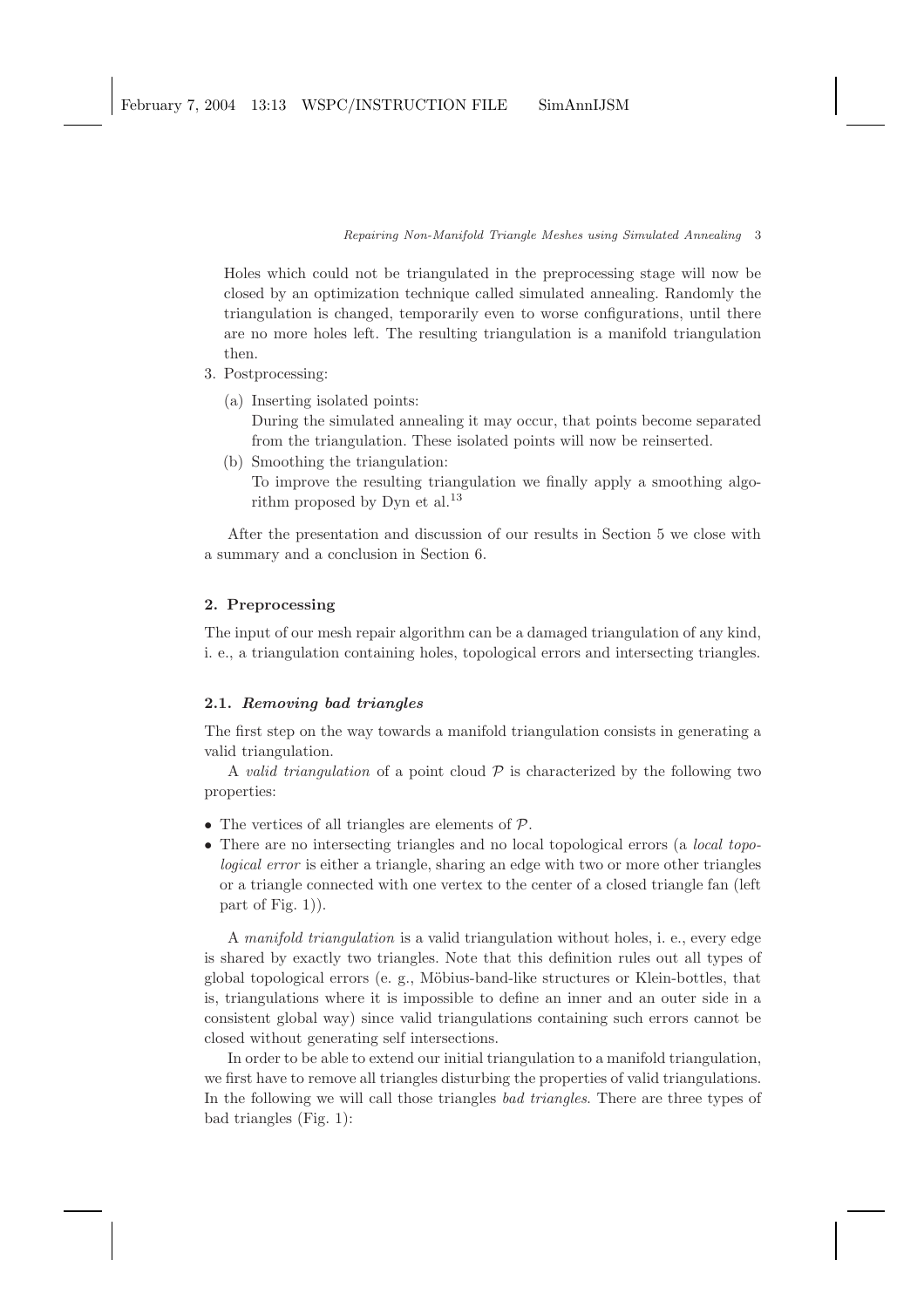

Fig. 1. The three types of bad triangles.

- 1. Triangles sharing an edge with at least two other triangles.
- 2. Triangles connected with one vertex to the center of a closed triangle fan.
- 3. Intersecting triangles.

Detecting local topological errors (type 1 and type 2) can be performed very efficiently, because the corresponding tests are local tests (we only have to consider triangles adjacent to a certain edge or a certain vertex at a time).

If more than two triangles share a common edge (type 1), we remove all but those two triangles with the largest angles opposite the common edge. Experiments have shown that this strategy will yield the better triangulation in most cases (the triangulation, which is closer to the shape of the object, from which the underlying point cloud was sampled). Of course there are counter-examples but deleting the "wrong triangle" at this stage is usually not a serious problem. During the simulated annealing (Section 3) this triangle may be reinserted while another more disturbing triangle will be deleted.

If there is a triangle or an open triangle fan connected to the center of a closed triangle fan (type 2), we keep the latter. In the rare case, that two or more closed triangle fans are connected, we arbitrarily remove all but one of them.

For the intersection tests between triangles we use an algorithm presented by Möller.<sup>14</sup> To perform the intersection tests in an efficient way, we put all triangles into a list and sort that list according to their minimal coordinates along one of the three axes (that axis is chosen, along which the triangulation has its maximum dimension). By doing that, we only have to perform intersection tests between triangles, having nearby positions in the triangle list (there is no need to check two triangles, where the maximum coordinate of the first is less than the minimum coordinate of the second, and vice versa). If two triangles intersect each other, we remove that triangle with the smallest minimum angle. Usually that strategy leads to the better triangulation (the triangulation, which is closer to the shape of the original object). If not, this will still not be a problem, because the deleted triangle may be reinserted during the simulated annealing stage, as already mentioned above.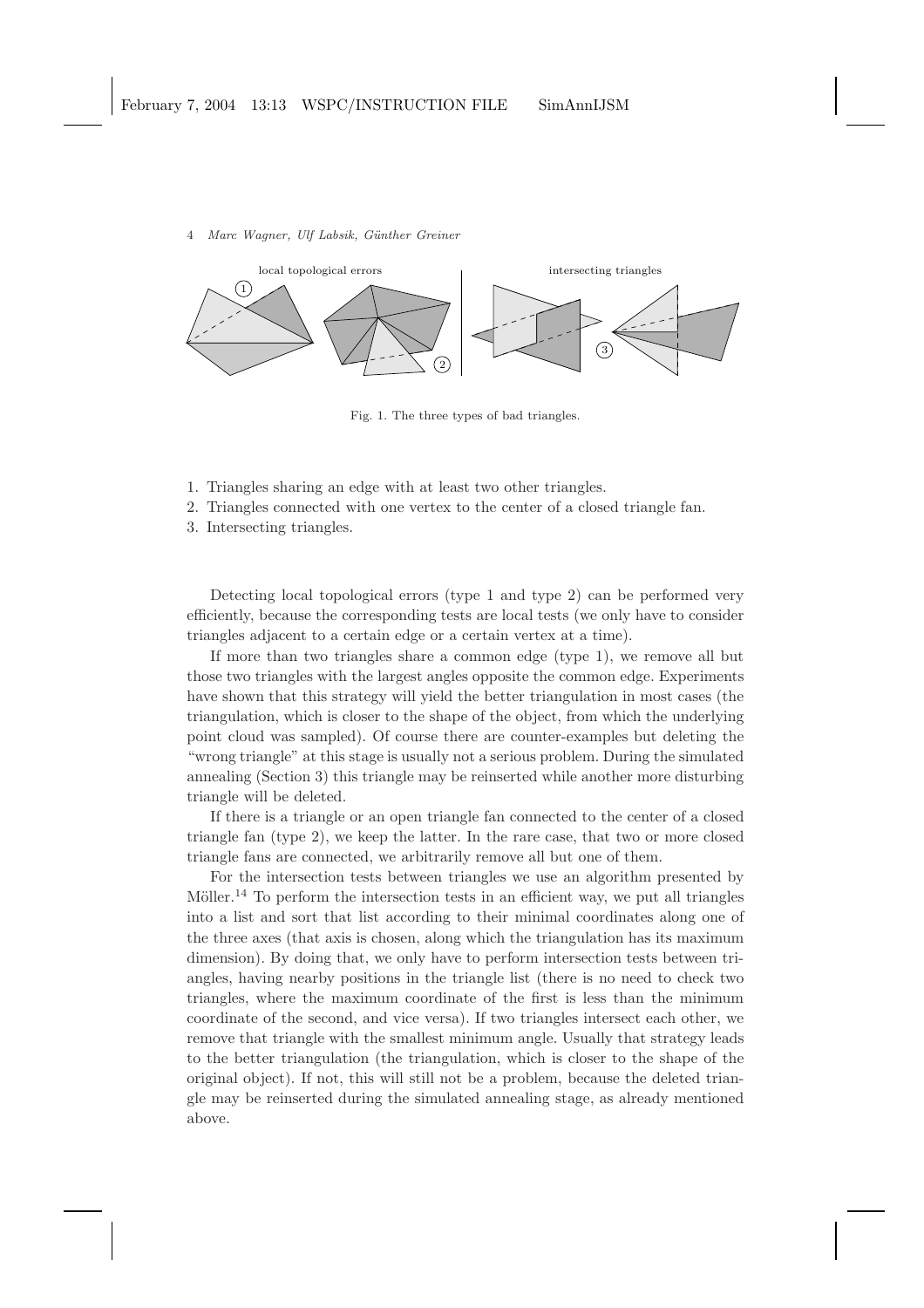

Fig. 2. Inserting a new triangle at a pair of open edges.

## 2.2. Closing simple holes

After the removal of bad triangles usually there are several holes in the now valid triangulation. In order to obtain a manifold triangulation these holes have to be closed. Some of these holes can simply be closed by inserting new triangles. In the following these holes will be denoted as simple holes. Note that there are also holes which can only be closed without violating the properties of valid triangulations if existing triangles are deleted (e. g., consider triangulations shaped like Möbiusbands or Mexican hats). These holes, referred to as complex holes, will be discussed in detail in Section 3.

The algorithm for triangulating *simple holes* consists of the following steps:

- 1. Find all pairs of open edges and put them into a list  $\mathcal E$  (an *open edge* is an edge, belonging to one triangle only; a pair of open edges are two open edges, connected by a common vertex, not belonging to the same triangle). A pair of open edges defines a triangle not present in the current triangulation, i. e., a pair of open edges is a possibility to insert a new triangle (Fig. 2).
- 2. Compute for each pair of open edges the sum of the two angles  $\alpha$  and  $\beta$  as shown in Fig. 2.  $\alpha$  and  $\beta$  are the angles between the virtual triangle, defined by the pair of open edges, and the two adjacent triangles, already present in the current triangulation.
- 3. Sort  $\mathcal E$  according to  $\alpha + \beta$  in descending order (triangles can now be inserted in a way that the discrete mean curvature of the triangulation stays small; doing that, usually leads to shapes of better quality).
- 4. Remove the first pair of open edges from the list  $\mathcal E$ . If the triangle defined by this pair of open edges is not a bad triangle, insert that triangle into the current triangulation and update  $\mathcal{E}$ .
- 5. Go back to 4 until  $\mathcal E$  is empty.

### 3. Simulated annealing

# 3.1. Complex holes

Although all simple holes have been closed now, many triangulations still have open edges. The corresponding complex holes can only be closed if other triangles of the existing triangulation are removed.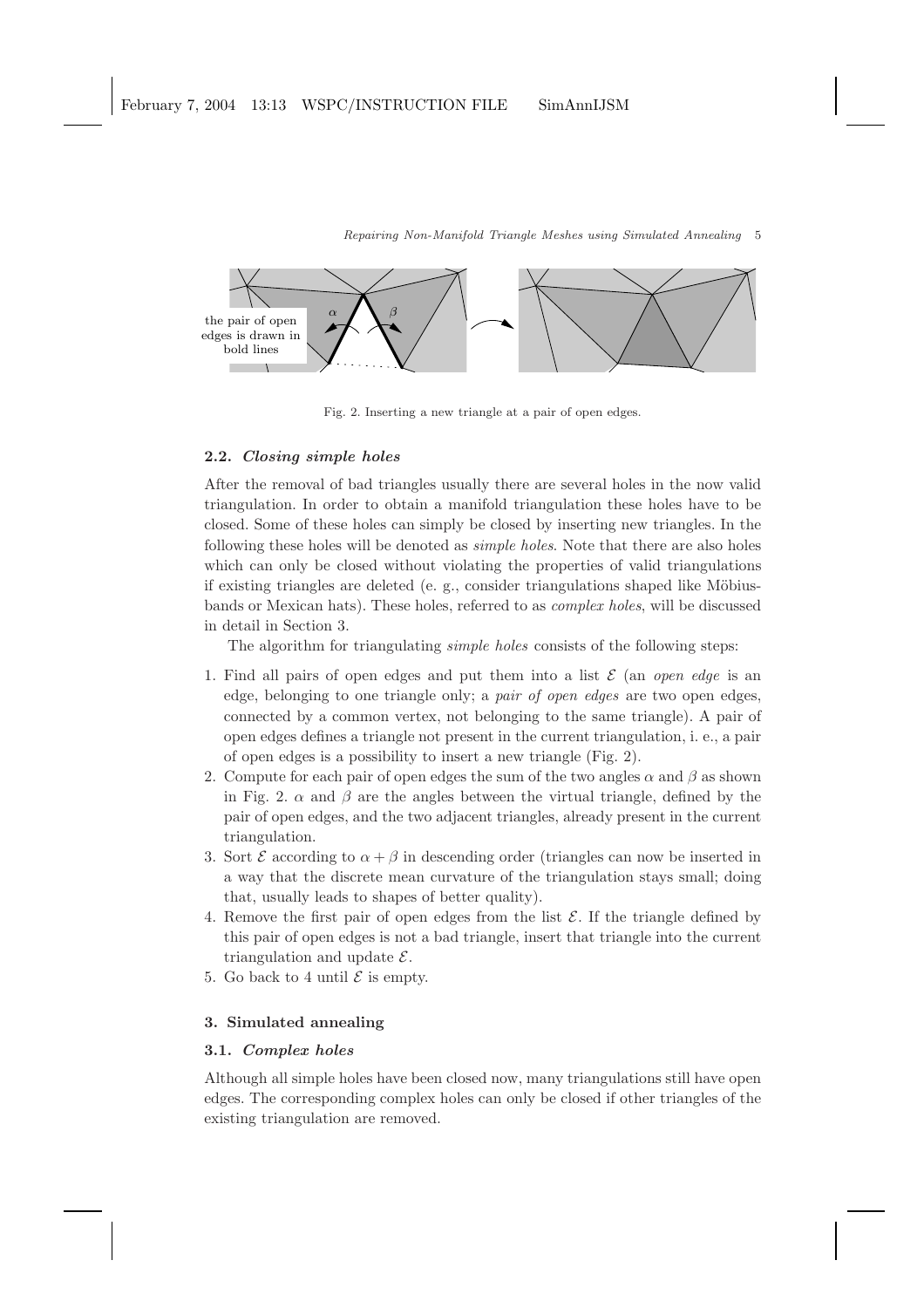

Fig. 3. Closing a two dimensional complex hole.

To get a better understanding of what complex holes are, we will first discuss a simple two dimensional analogy. The two dimensional correspondence of a three dimensional triangle mesh is a polyline (Fig. 3, left part). In order to close that polyline, we can try to insert a line segment (this is like triangulating simple holes in three dimensions; a line segment in two dimensions is equivalent to a triangle in three dimensions). There is only one possibility to insert a line segment, which unfortunately leads to an intersecting polyline (Fig. 3, middle part; intersecting line segments are drawn in bold lines). Therefore we first have to remove two line segments, before we are able to close the polyline (Fig. 3, right part).

A good example for complex holes in three dimensions are small Möbius-bandlike structures, which occur quite frequently near sharp edges or corners (a Möbius band has a single boundary curve, and only one side; it is non-orientable, which means that it contains a path for which it is impossible to define a left- and righthand side in a consistent global way). Fig. 4 shows several complex holes in the foot model in detail. Open edges, forming the borders of complex holes, are colored red.

We deal with the problem of closing complex holes by applying a well known optimization method from probability calculus called simulated annealing.



Fig. 4. Complex holes in the foot after the preprocessing stage (79 vertices, 156 triangles, 14 open edges (colored red)).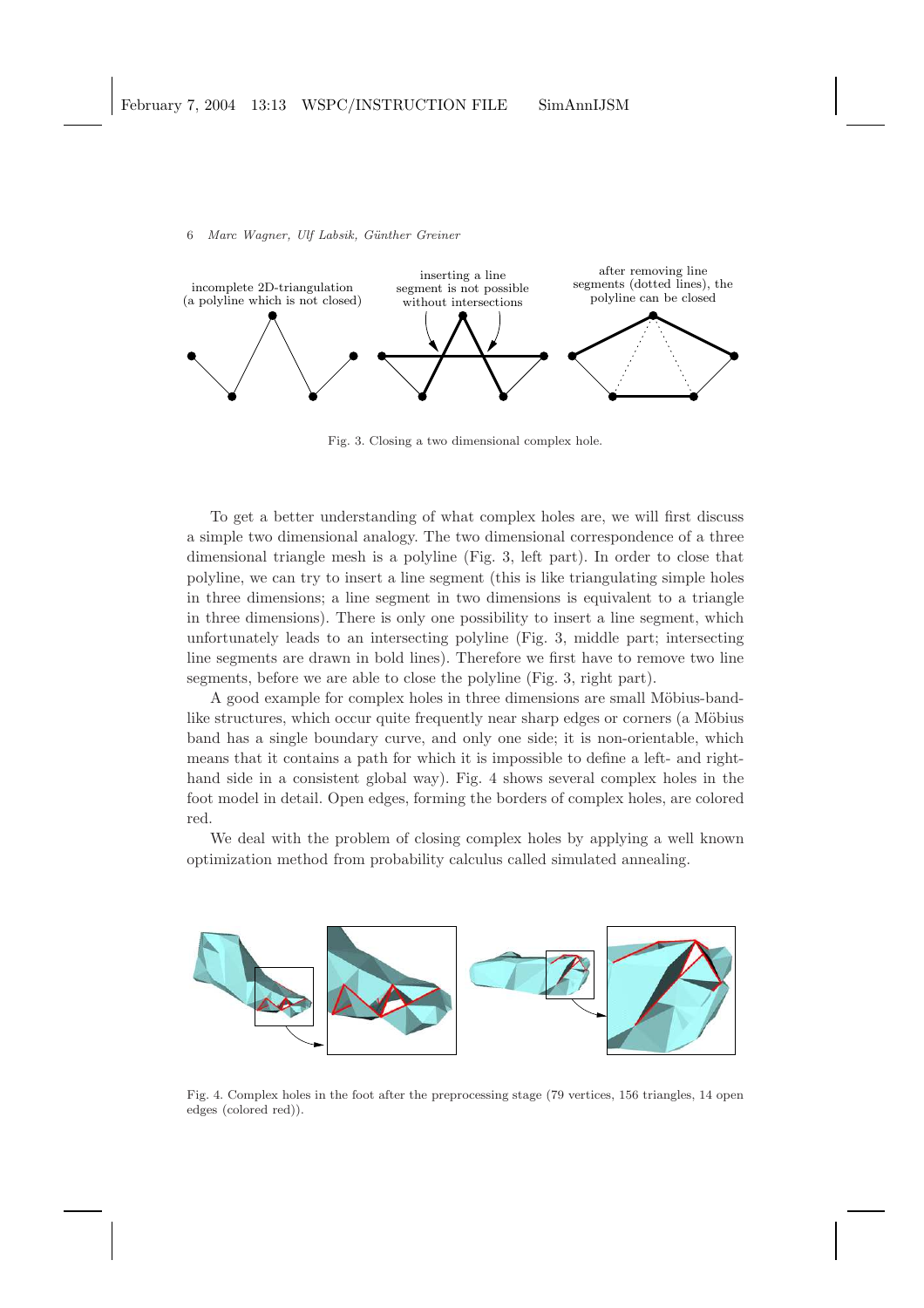### 3.2. Simulated annealing in general

Simulated annealing is a stochastic computational technique, derived from the physical process of heating and cooling a substance to obtain a strong crystalline structure. With the help of simulated annealing it is possible to find the global minimum (or at least a very good local minimum) of a given function  $f: Z \to \mathbb{R}$ , mapping a finite set of states  $Z = \{z_1, \ldots, z_n\}$  to the set of real numbers, in a short time.

Before the simulated annealing can be started, it is necessary to define for every state  $z_j \in Z$  a small set of neighboring states  $Z_j = \{z_{j_1}, \ldots, z_{j_{n_j}}\}$  with certain properties (for details see Ref. 15 and 16).

The process of simulated annealing starts in an arbitrary state  $z_j \in Z$ . Randomly one of the neighboring states  $z_k \in Z_j$  of the current state  $z_j$  is chosen. If  $f(z_k) < f(z_i)$  a better state  $z_k$  has been found and the current state is replaced by that  $z_k$ . However if the new state is worse, a stochastic experiment against the probability

$$
p(z_j, z_k) = e^{-\frac{f(z_k) - f(z_j)}{T}}
$$
\n
$$
(1)
$$

has to be performed. Only if the stochastic experiment is successful, the worse state  $z_k$  replaces the current state  $z_j$ , otherwise the current state  $z_j$  is kept. The parameter  $T(T)$  has to be greater than 0) is called the temperature. T controls the probability to accept worse states. While the temperature  $T$  is lowered slowly, the last step is iterated again and again. When finally after many iterations a low temperature has been reached, there is a very good chance that the current state is the global minimum of the function  $f$ .

## 3.3. Closing complex holes using simulated annealing

The idea of using simulated annealing to solve optimization problems on triangulations was first proposed by Schumaker.<sup>17</sup> With the aid of simulated annealing a given planar triangulation is modified in a way, so that it optimizes a certain optimization criterion.

In contrast to this algorithm where the input is already a complete and valid triangulation, we use the technique of simulated annealing to create a manifold triangulation from a valid but incomplete triangulation (obtained by performing the preprocessing steps in Section 2).

As described in Section 3.2 our first task is to define a finite set of states Z, small sets  $Z_j$  of neighboring states for all  $z_j \in Z$  and a cost function  $f: Z \to \mathbb{R}$ , assigning a value to every state in Z.

# 3.3.1. The set of states

The set of states Z is defined as the set of all valid triangulations  $\mathbf{T}_i$  of the underlying point cloud, i. e.,  $Z = {\mathbf{T}_1, \ldots, \mathbf{T}_n}$ .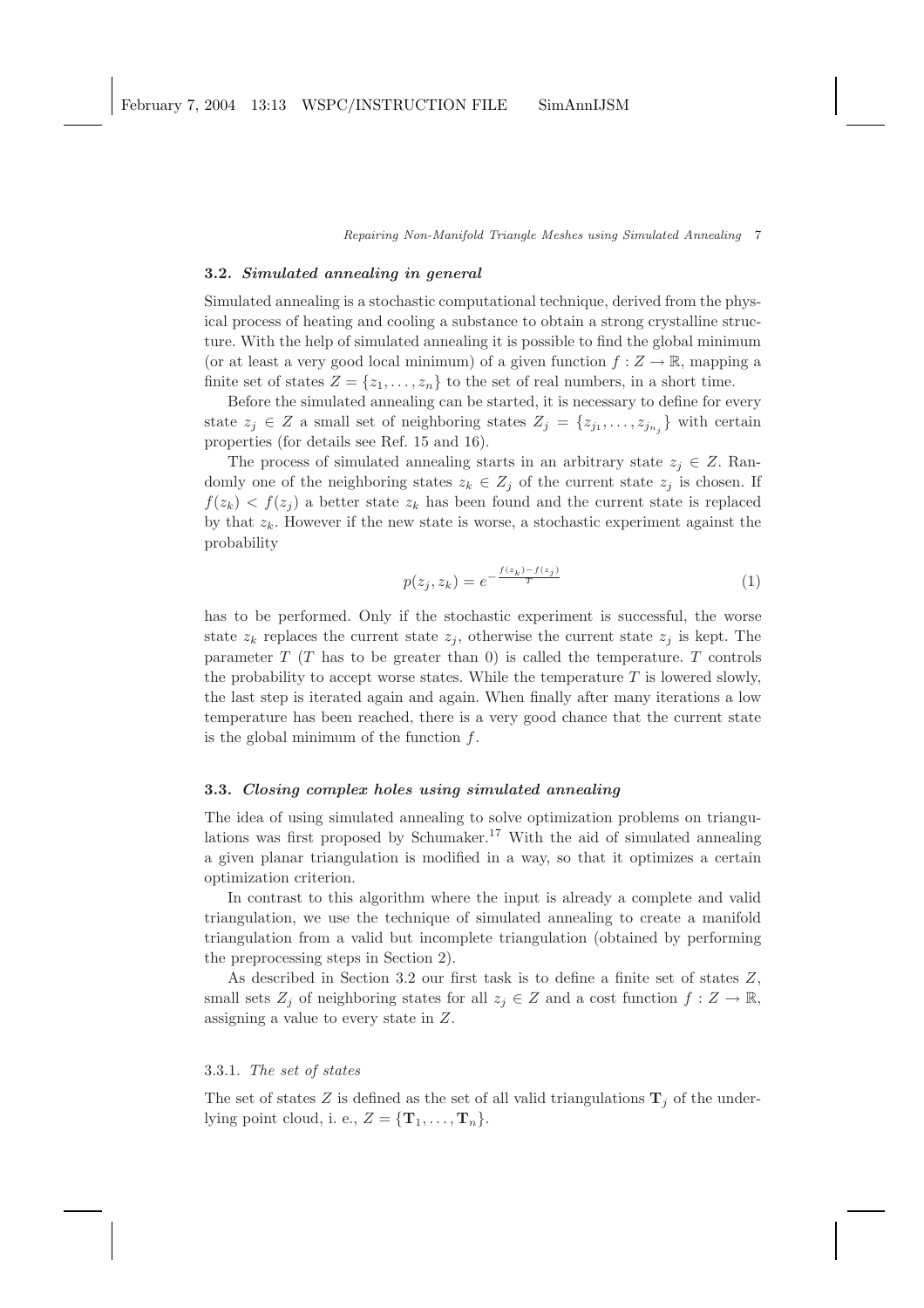

Fig. 5. Transitions to neighboring triangulations.

# 3.3.2. The sets of neighboring states

The set of neighboring states  $Z_i$  of a valid triangulation  $\mathbf{T}_i \in Z$  are all triangulations which can be derived from  $\mathbf{T}_j$  by applying one of the following two transition rules:

- 1. Insert a new triangle at a pair of open edges and delete all disturbing triangles (triangles of the current triangulation, which violate the properties of manifold triangle meshes after the new triangle has been inserted; Fig. 5, left part).
- 2. Delete a triangle with three open edges (these triangles have to be deleted, because they cannot be reconnected to the triangulation with the transitions defined in 1; Fig. 5, right part). The three vertices of that triangle, now isolated from the current triangulation, will later be reinserted (Section 4.1).

### 3.3.3. The cost functions

Our primary objective is to generate closed manifold triangle meshes. Hence the first cost function is defined by

$$
f_1(\mathbf{T}_j) = \text{number of open edges in } \mathbf{T}_j . \tag{2}
$$

In general in simulated annealing one does not know if the current state is a global minimum of the cost function or not. This uncertainty is usually a major flaw of this technique. It is important to note that we know exactly when we have reached a global minimum of  $f_1$  since the function value at this minimum is 0. Therefore we will continue with the simulated annealing until we have reached a triangulation  $\mathbf{T}_j$  with  $f_1(\mathbf{T}_j) = 0$ . This is the case, if our current triangulation consists of one or more closed manifold triangle meshes.

In order to have some influence on the shape of the resulting triangulation, we have defined a second cost function  $f_2$ , which is the discrete mean curvature of the whole triangulation divided by the sum of all edge lengths (for detailed information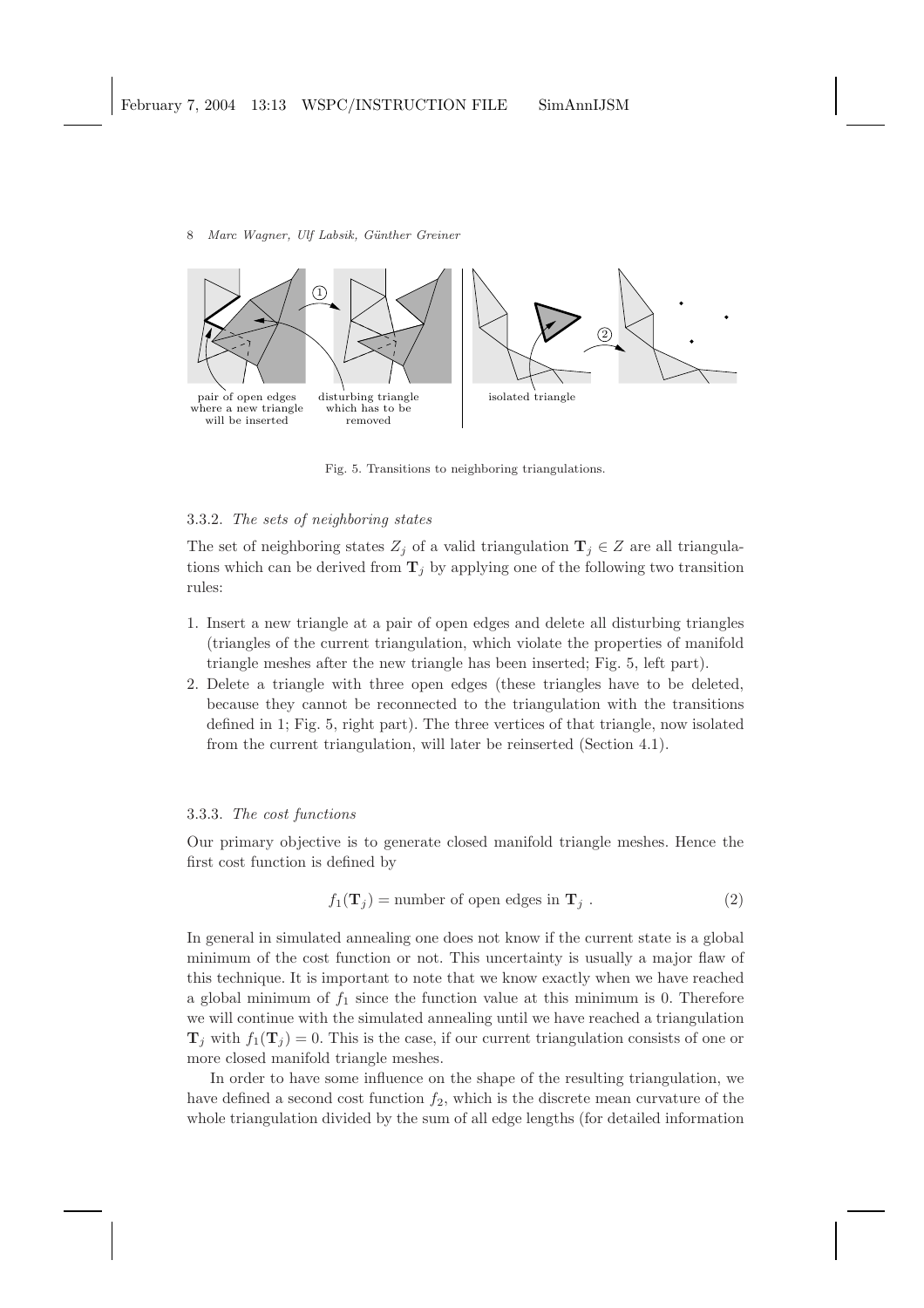about the curvature of triangle meshes see Ref. 13).  $f_2$  is given by

$$
f_2(\mathbf{T}_j) = \frac{\sum_{e \in E} \alpha_e \cdot ||e||}{\sum_{e \in E} ||e||}, \qquad (3)
$$

where E is the set of all edges in  $\mathbf{T}_j$  which are shared by two triangles,  $||e||$  is the length of the edge e and  $\alpha_e$  is the dihedral angle of the two triangles adjacent to the edge e. Putting more weight on this cost function has two effects:

- Triangles are inserted in a way so that the mean curvature of the triangulation stays small. This leads to smoother meshes which are visually more pleasing and therefore of better quality.
- Because we are considering the mean curvature per unit edge length only the removal of triangles at sharp edges or corners will be favored. On the other hand experiments have shown, that the triangulation is usually torn into two or more pieces if triangles forming smooth regions are deleted. Hence by weighting  $f_2$ appropriately we have a mechanism to prevent the triangulation from being torn into several parts.

### 3.3.4. A single simulated annealing step

A single simulated annealing step is performed as follows. Let  $\mathbf{T}_j$  be the current triangulation. First a neighboring triangulation  $\mathbf{T}_k \in Z_j$  is chosen randomly. Then two stochastic experiments are performed against the probabilities

$$
p_1(\mathbf{T}_j, \mathbf{T}_k) = e^{-\frac{c_1 \cdot (f_1(\mathbf{T}_k) - f_1(\mathbf{T}_j))}{T}}
$$
\n
$$
\tag{4}
$$

and

$$
p_2(\mathbf{T}_j, \mathbf{T}_k) = e^{-\frac{c_2 \cdot (f_2(\mathbf{T}_k) - f_2(\mathbf{T}_j))}{T}}, \qquad (5)
$$

determined by the two cost functions  $f_1$  and  $f_2$ . If both experiments are successful, the transition from  $\mathbf{T}_i$  to  $\mathbf{T}_k$  is accepted and  $\mathbf{T}_k$  replaces the current triangulation, otherwise the current triangulation  $\mathbf{T}_j$  remains unchanged.

The two constants  $c_1$  and  $c_2$  are parameters, which have to be specified by the user. A large value for the ratio  $c_1/c_2$  places more weight on a fast repairing process, while a small value leads to better results (smoother meshes, lower probability of tearing the triangulation into two or more parts). Experiments have shown, that choosing  $c_1/c_2 \approx 1/3$  yields good results for most input triangulations. The effects of different ratios  $c_1/c_2$  will be discussed in more detail in Section 5.

# 3.3.5. The complete simulated annealing process

The complete simulated annealing process is made up of  $s$  phases. In each phase  $t$ simulated annealing steps are performed (s and t are user-defined parameters). The phases only differ from each other by the slowly descending temperature  $T$ , which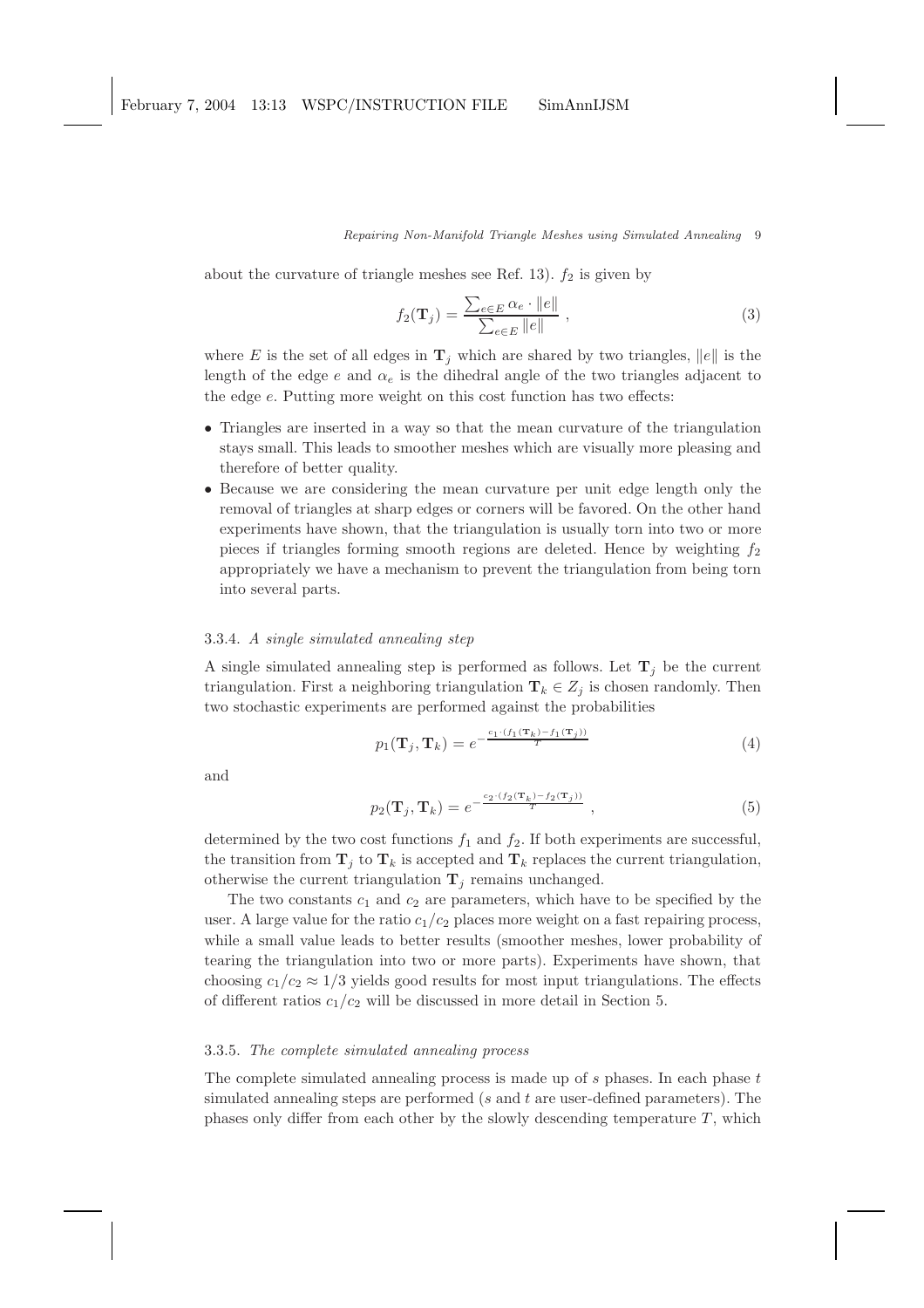controls the probability to choose worse states. Let phase  $s - 1$  be the first phase and phase 0 be the last phase. Then the temperature  $T_k$  of phase k is given by

$$
T_k = (T_1)^k \t\t(6)
$$

where  $T_1 > 1$  is the temperature of phase 1. With the parameter  $T_1$  the user can control how fast the temperature will change ( $T_1 \approx 1$  stands for a very slow change while  $T_1 \gg 1$  results in a fast descent).  $T_1 = 1.25$  has proven to be appropriate for most input triangulations. Note that besides Eq. (6) there are many other temperature functions imaginable. In principle any monotonically decreasing positive function could be used instead. We decided to use (6) because it is simple as well as leading to good results.

If the number of open edges in the current triangulation reaches 0, the simulated annealing can be stopped immediately. If there are still open edges after phase 0, the simulated annealing has to be restarted (maybe another set of parameters  $(c_1, c_2, T_1, s, t)$  should be considered).

Specifying appropriate values for  $s$  and  $t$  requires a little experience. A strategy for automatic reconstruction, which has proven to be successful for most incomplete triangulations, is the following.  $c_1 = 1.0$ ,  $c_2 = 3.0$  and  $T_1 = 1.25$  are always kept constant. At the beginning there is only one phase  $(s = 1)$  consisting of  $t = (10 \times$ number of open edges) steps. If there are still open edges after phase 0, each time the number of phases is incremented by 1. This corresponds to starting with a higher temperature  $(Eq. (6))$ . On the other hand the probability to find a path to a closed triangulation via one or more worse intermediate states is much higher in a hot system than in cold system. Incrementing the number of phases therefore amounts to increasing the probability to convert the current triangulation into a manifold triangulation.

## 3.3.6. Enlarging holes

In rare cases it is possible that the current triangulation is not connected to one or more closed triangle meshes (a global minimum of  $f_1$ ) by the transitions defined in Section 3.3.2. Then the triangulation cannot be closed by the simulated annealing process described above. To make sure that the simulated annealing always converges, we use a simple trick called enlarging holes.

If the simulated annealing does not converge for a long time (after starting the whole process five times if the strategy for automatic reconstruction described in Section 3.3.5 is used), all triangles with at least one open edge are deleted (Fig. 6). By doing this the existing holes are enlarged and new transitions become possible. In most cases the simulated annealing will now find a global minimum of  $f_1$ . If this is not the case the existing holes are enlarged twice, then thrice and so on, until the simulated annealing finally reaches a manifold triangulation.

Note that this guarantees the convergence of the simulated annealing, since more and more triangles will be deleted as long as no manifold triangulation has been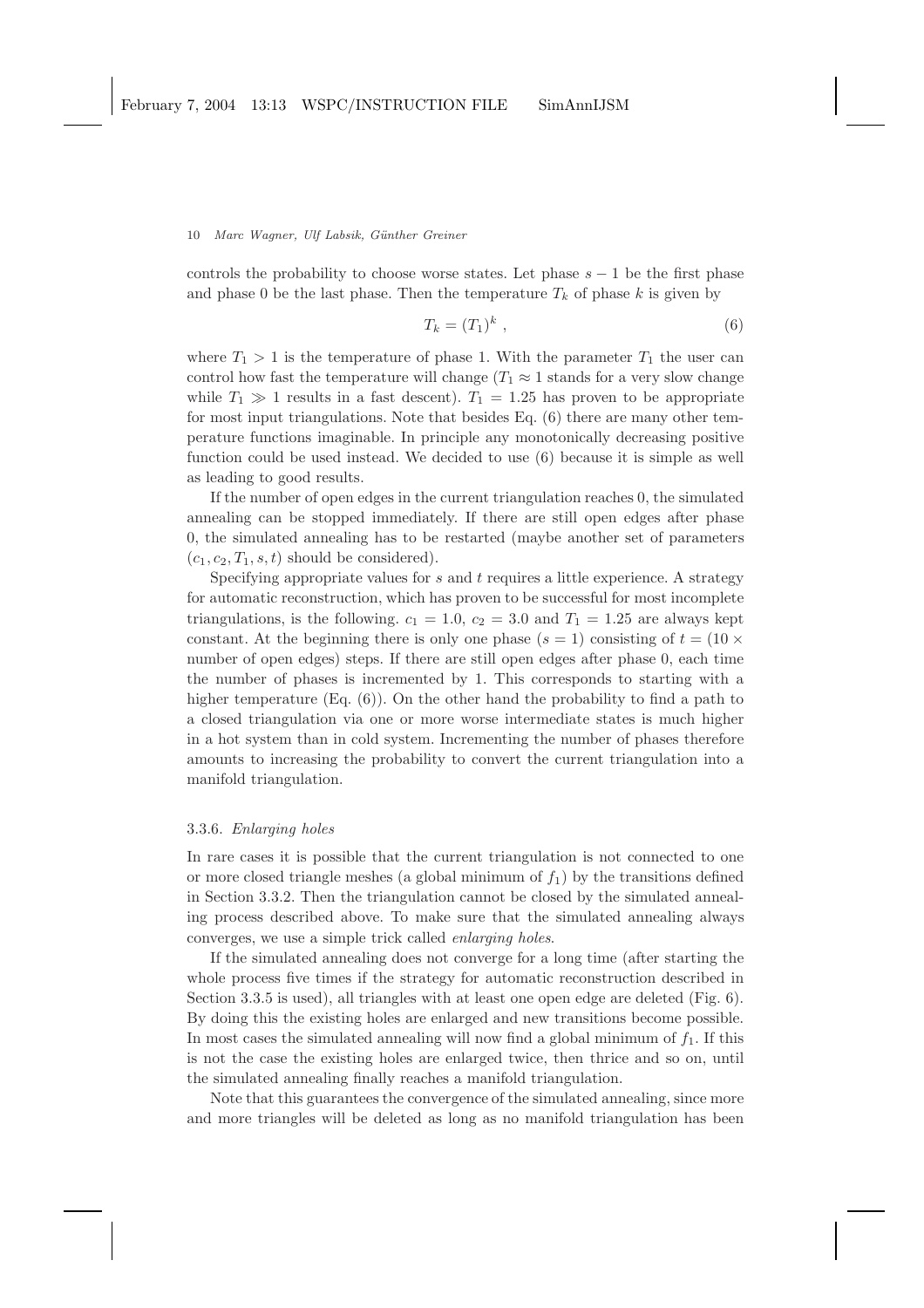

Fig. 6. Enlarging holes.

found. As an extreme example consider a point cloud obtained by randomly sampling points on a plane. The only possible manifold triangulation is the degenerate solution with no triangles, and that is exactly what our method will finally yield.

However our experiments have shown that most incomplete input triangulations do not require the use of enlarging holes more than once. It follows that although the convergence is assured by enlarging holes, there is no need to worry that too many triangles of the current triangulation are deleted and with that too much information about the shape is discarded.

# 4. Postprocessing

## 4.1. Inserting isolated points

In some cases there is a small number of *isolated points* (points of the underlying point cloud which are not anymore connected to the resulting triangulation) after the simulated annealing, which have to be reinserted into the triangulation.

Let **p** be an isolated point. In order to insert this point into the current triangulation, we first delete a single triangle or a pair of adjacent triangles near p. The isolated point p is then inserted into this newly generated hole as shown in Fig. 7. The hole is chosen in a way so that the mean curvature of the resulting triangulation is minimized on the condition that this triangulation still has manifold properties. The mean curvature  $\overline{C}$  of a triangulation **T** is given by

$$
\overline{C}(\mathbf{T}) = \sum_{e \in E} \alpha_e \cdot ||e|| \tag{7}
$$

where E is the set of all edges in T,  $||e||$  is the length of the edge e and  $\alpha_e$  is the dihedral angle of the two triangles adjacent to the edge  $e^{i}$ .<sup>13</sup>

If there is more than one isolated point, we insert them sequentially in arbitrary order.

Note that there are triangulations, where isolated points cannot be inserted with the method presented in this section. However none of these rather theoretical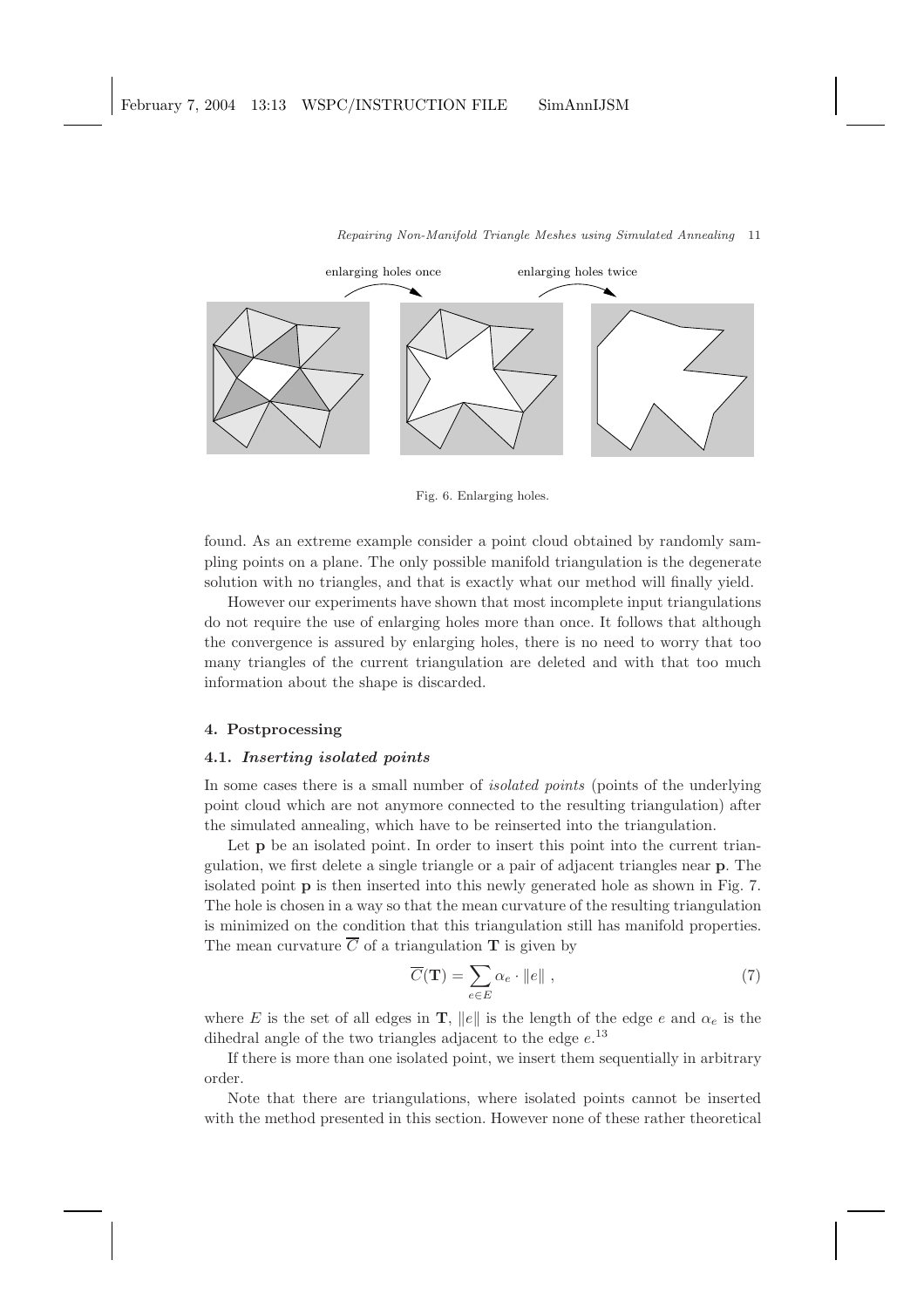

Fig. 7. Inserting an isolated point over one and two triangles respectively.

constructs (triangulations where no triangle and no pair of adjacent triangles is completely visible from the point to be inserted) has ever been observed in our tests.

## 4.2. Smoothing the mesh

The qualities of the resulting triangle meshes can further be improved by using a smoothing algorithm proposed by Dyn et al.<sup>13</sup>. The basic idea of this algorithm is to apply a series of edge flipping operations to minimize the discrete mean curvature of the triangulation.

## 5. Results

We applied our mesh repair algorithm to many different, incomplete or imperfect triangulations. To generate the imperfect input triangulations, shown in Fig. 9 and 10, we used Gopi's algorithm.<sup>4</sup> Gopi's algorithm is an efficient triangulation algorithm, based on lower dimensional localized Delaunay triangulation. It guarantees a manifold triangle mesh if the given point cloud fulfills a certain sampling criterion (the sampling density has to be inversely proportional to the curvature of the surface of the corresponding object) but it usually results in an incomplete or imperfect triangulation otherwise. The latter is the case for most small point clouds and for all point clouds, obtained by sampling surfaces with sharp edges and corners.

The number of triangles of our imperfect input triangulations is ranging from less than 200 to more than 130,000. All our tests resulted in correct manifold triangle meshes. Since we assured the convergence of our method in Section 3.3.6, this fact is not very surprising. Even heavily damaged triangulations could be repaired and extended to manifold triangle meshes without loosing their shape (Fig. 9 and 10 and Table 1).

Since simulated annealing is a probability based optimization technique, usually our algorithm generates different manifold triangulations, if applied to the same imperfect input mesh more than once. This is an advantage compared to other deterministic methods, because the user can simply restart the repairing process, if the resulting triangulation is not satisfactory. The user can influence the results by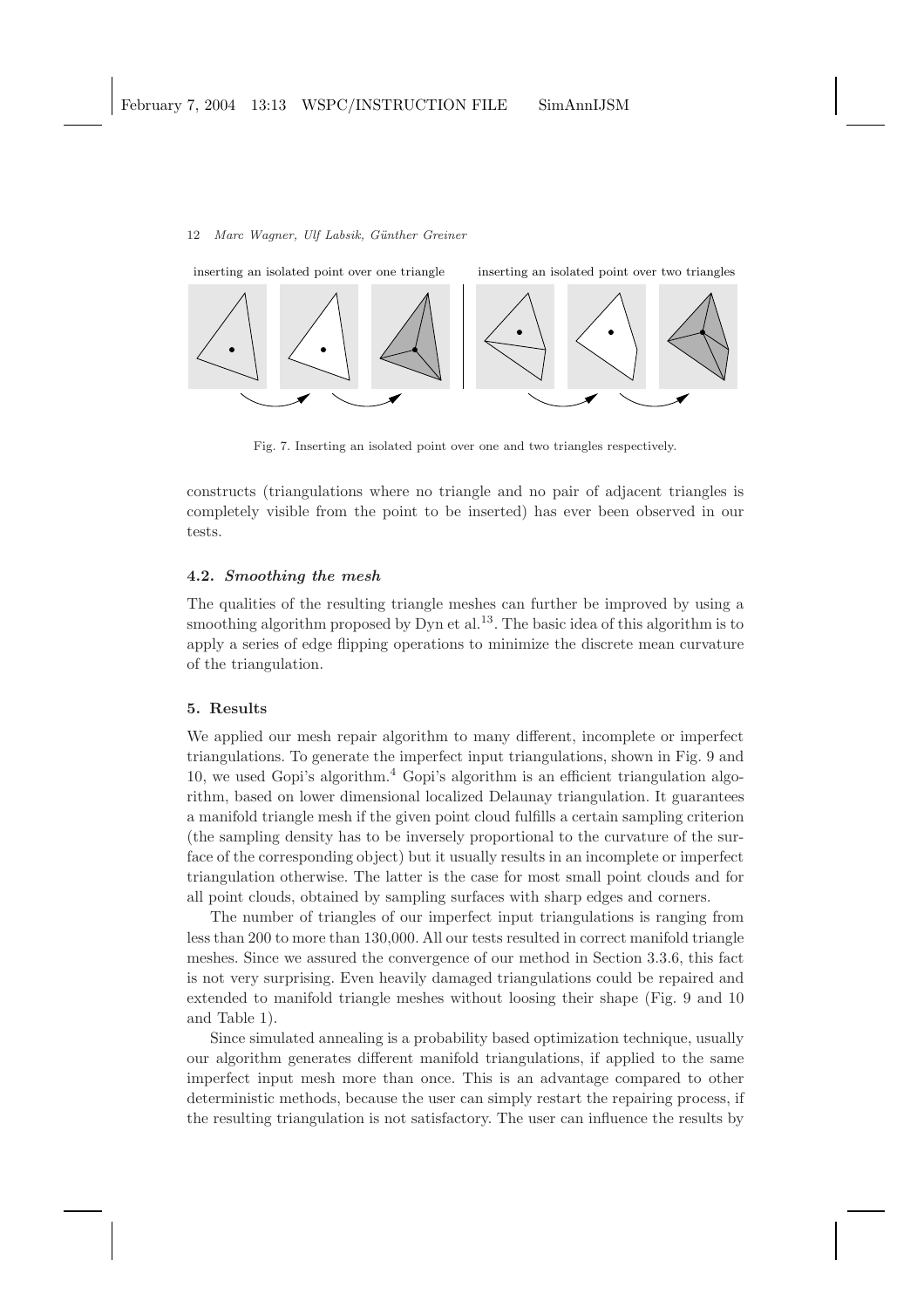| $_{\rm model}$                                   | $\#\mathrm{ve}$        | #tr                        | #bt                  | $\#\text{oe}$      | $\#$ ip                         | $t_{pre}$                              | $t_{sim}$                | $t_{\text{post}}$                      |
|--------------------------------------------------|------------------------|----------------------------|----------------------|--------------------|---------------------------------|----------------------------------------|--------------------------|----------------------------------------|
| bunny (small)<br>bunny (medium)<br>bunny (large) | 487<br>7,958<br>66,562 | 1,167<br>16,986<br>133,653 | 435<br>2,209<br>871  | 241<br>923<br>153  | 3<br>$\overline{0}$<br>$\theta$ | $\overline{0}$<br>9<br>109             | $\overline{2}$<br>3<br>8 | $\overline{0}$<br>$\overline{2}$<br>19 |
| $\text{tetrahedron}^a$<br>$\text{unitcube}^b$    | 1,000<br>1,000         | 2,239<br>3,567             | 585<br>2.241         | 380<br>1,079       | 6<br>187                        | 0                                      | 10<br>101                | 9                                      |
| $_{\rm foot}$<br>beethoven<br>horse              | 79<br>2,515<br>9,264   | 173<br>6,065<br>19,629     | 63<br>1,943<br>2,941 | 65<br>751<br>1,585 | 15<br>7                         | $\overline{0}$<br>$\overline{2}$<br>14 | $\Omega$<br>15<br>25     | $\theta$<br>3<br>6                     |

Table 1. Statistics of the examples in Fig. 9 and 10.

*Note*:

 $\#$ ve = number of vertices

 $#tr =$  number of triangles in the initial triangulation

 $#bt = number of bad triangles in the initial triangulation$ 

 $\#oe =$  number of open edges in the initial triangulation

 $\#\text{ip} =$  number of isolated points after the simulated annealing stage

 $t<sub>pre</sub> =$  time in seconds needed for preprocessing

 $\dot{t_{sim}}$  = time in seconds needed for simulated annealing

 $t_{\text{post}} =$  time in seconds needed for postprocessing

 ${}^{a}$ This point cloud was obtained by randomly sampling 1000 points on the surface of a tetrahedron.  $<sup>b</sup>$ This point cloud was obtained by randomly sampling 1000 points inside the unitcube.</sup>

specifying appropriate parameters  $(c_1, c_2, T_1, s, t)$  for the simulated annealing stage. Especially the parameters  $c_1$  and  $c_2$  are suited to control the ratio between a fast repairing process and a high quality result. Fig. 8 shows typical output meshes of our algorithm where every mesh is the result of a different run (meshes on the left:  $c_1 = 1.0, c_2 = 0.2, i.$  e., more weight on a fast repairing process; meshes on the right:  $c_1 = 1.0$ ,  $c_2 = 5.0$ , i. e., more weight on high quality results).

To further confirm that our mesh repair algorithm is able to create a manifold triangulation from any input triangle mesh, no matter how heavily damaged it is, we randomly sampled 1,000 points inside the unitcube. Of course the initial triangulation with Gopi's algorithm contains many errors (2,241 bad triangles, 1,079 open edges) and has no structure at all (there is no closed manifold triangulation of reasonable shape for a point cloud like that). Nevertheless our algorithm was able to generate a manifold triangulation (Fig. 10, top line).

Our algorithm proved to be quite efficient as well. For most big triangle meshes  $(> 100, 000$  triangles) the simulated annealing takes significantly less time than the algorithm providing the initial triangulation (the corresponding point clouds were densely sampled and only small regions are not fulfilling the sampling criterion and have to be repaired). For small triangle meshes  $(\leq 1,000$  triangles) the simulated annealing takes proportionally much more time but the whole process of triangulating and repairing is only a matter of seconds (Table 1; all times were measured on an AMD Athlon 1200 MHz with 1 GB RAM; the simulated annealing parameters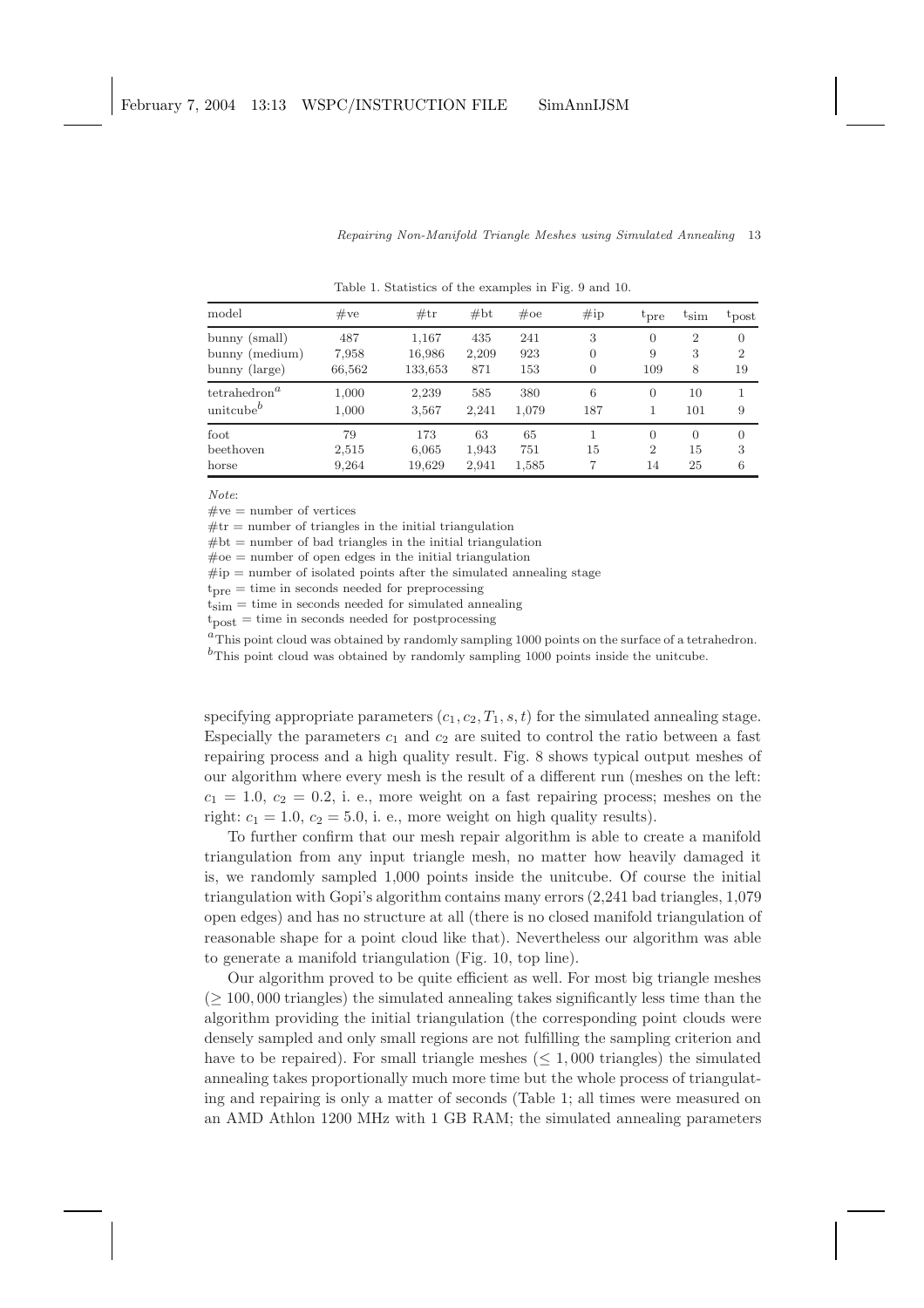

Fig. 8. Typical results for different parameters  $c_1$  and  $c_2$  and different runs of our algorithm (bunny, 487 vertices, 1,167 triangles, 435 bad triangles, 241 open edges).

were chosen according to Section 3.3.5).

## 6. Summary and conclusion

By using the technique of simulated annealing we are able to generate manifold triangle meshes even from heavily damaged triangulations. By randomly changing the triangulation and allowing temporarily even worse states, the algorithm will finally generate a closed manifold triangulation. In contrast to other deterministic mesh repair algorithms, our approach may lead to different results when applying it several times to the same point cloud.

Combining our method with existing algorithms for point cloud triangulation leads to efficient triangulation algorithms, which are able to generate manifold triangle meshes even from sparsely sampled point clouds, not fulfilling any sampling criteria.

## References

- 1. N. Amenta, S. Choi and R. Kolluri. The power crust, unions of balls, and the medial axis transform. Computational Geometry: Theory and Applications, vol. 19, no. 2-3, pp. 127-153, 2001.
- 2. N. Amenta, S. Choi, T. K. Dey and N. Leekha. A simple algorithm for homeomorphic surface reconstruction. Symposium on Computational Geometry, pp. 213-222, 2000.
- 3. T. K. Dey, S. Funke and E. A. Ramos. Surface Reconstruction in almost Linear Time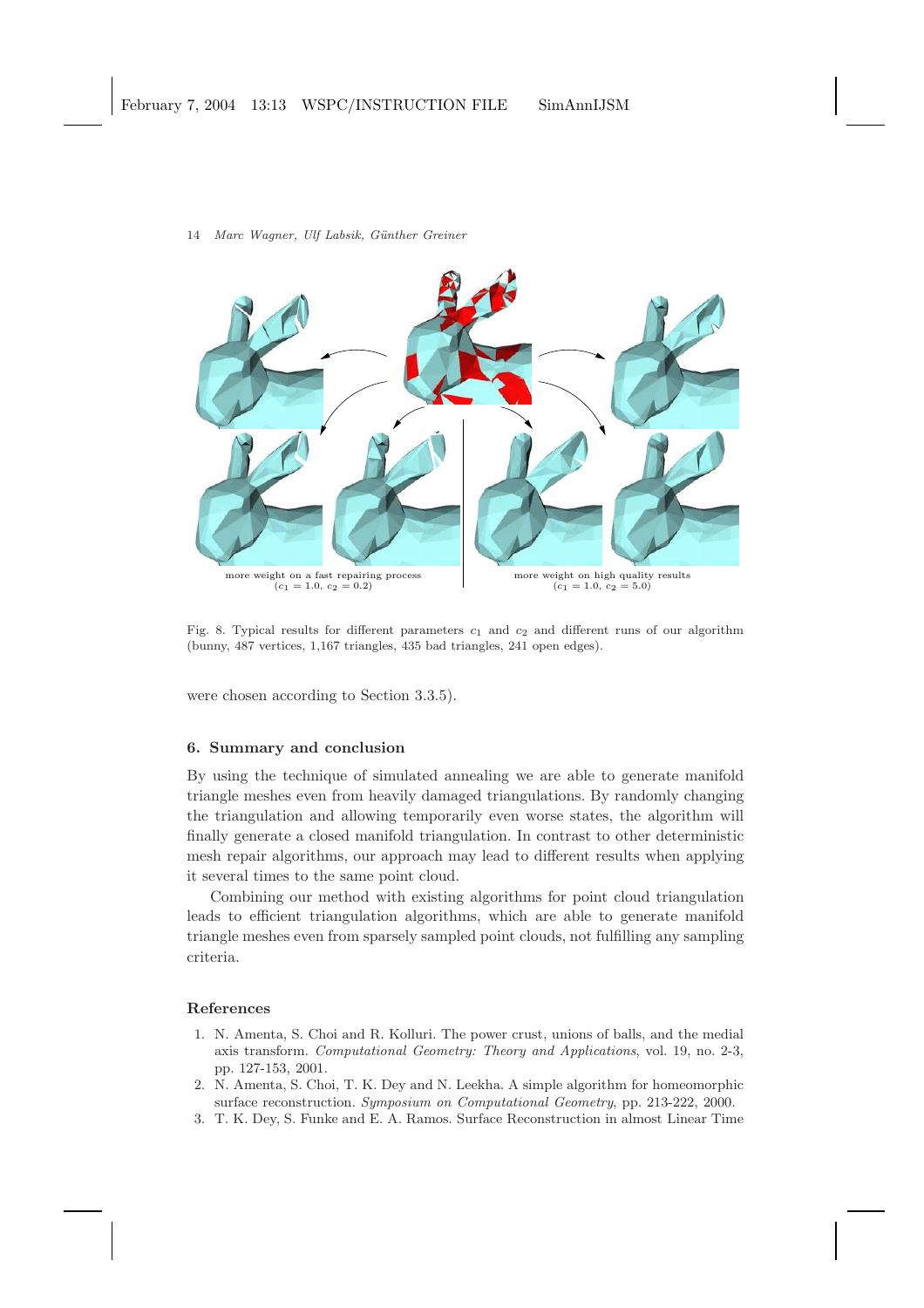under Locally Uniform Sampling. European Workshop on Computational Geometry, Berlin, 2001.

- 4. M. Gopi, S. Krishnan and C. T. Silva. Surface Reconstruction based on Lower Dimensional Localized Delaunay Triangulation. Computer Graphics Forum, vol. 19, no. 3, pp. C467-C478, 2000.
- 5. G. Barequet and M. Sharir. Filling gaps in the boundary of a polyhedron. Computer-Aided Geometric Design, vol. 12, no. 2, pp. 207-229, 1995.
- 6. S. M. Morvan and G. M. Fadel. IVECS: An interactive virtual environment for the correction of .STL files. Conference on Virtual Design, University of California, Irvine, CA, 1996.
- 7. B. Curless and M. Levoy. A Volumetric Method for Building Complex Models from Range Images. Computer Graphics (SIGGRAPH '96 Proceedings), vol. 30, pp. 303- 312, 1996.
- 8. G. Barequet and S. Kumar. Repairing CAD Models. IEEE Visualization, pp. 363-370, 1997.
- 9. G. Barequet, C. Duncan and S. Kumar. RSVP: A Geometric Toolkit for Controlled Repair of Solid Models. IEEE Transactions on Visualization and Computer Graphics, vol. 4, no. 2, pp 162-177, 1998.
- 10. J. El-Sana and A. Varshney. Topology Simplification for Polygonal Virtual Environments. IEEE Transactions on Visualization and Computer Graphics, vol. 4, no. 2, pp. 133-144, 1998.
- 11. U. Adamy, J. Giesen and M. John. New Techniques for Topologically Correct Surface Reconstruction. IEEE Visualization, pp. 373-380, 2000.
- 12. J. C. Carr, R. K. Beatson, J. B. Cherrie, T. J. Mitchell, W. R. Fright, B. C. McCallum and T. R. Evans. Reconstruction and Representation of 3D Objects with Radial Basis Functions. Computer Graphics (SIGGRAPH '01 Proceedings), pp. 67-76, 2001.
- 13. N. Dyn, K. Hormann, S. J. Kim and D. Levin. Optimizing 3D triangulations using discrete curvature analysis. Mathematical methods for curves and surfaces, pp. 135- 146, 2000.
- 14. T. Möller. A Fast Triangle-Triangle Intersection Test. Journal of Graphics Tools, vol. 2, no. 2, pp. 25-30, 1997.
- 15. N. Metropolis, A. Rosenbluth, M. Rosenbluth, A. Teller and E. Teller. Equation of State Calculations by Fast Computing Machines. Journal of Chemical Physics, vol. 21, no. 6, pp. 1087-1092, 1953.
- 16. S. Kirkpatrick, C. Gelatt Jr. and M. Vecchi. Optimization by Simulated Annealing. Science, vol. 220, pp. 671-680, 1983.
- 17. L. L. Schumaker. Computing Optimal Triangulations Using Simulated Annealing. Computer Aided Geometric Design, vol. 10, no. 3-4, pp. 329-346, 1993.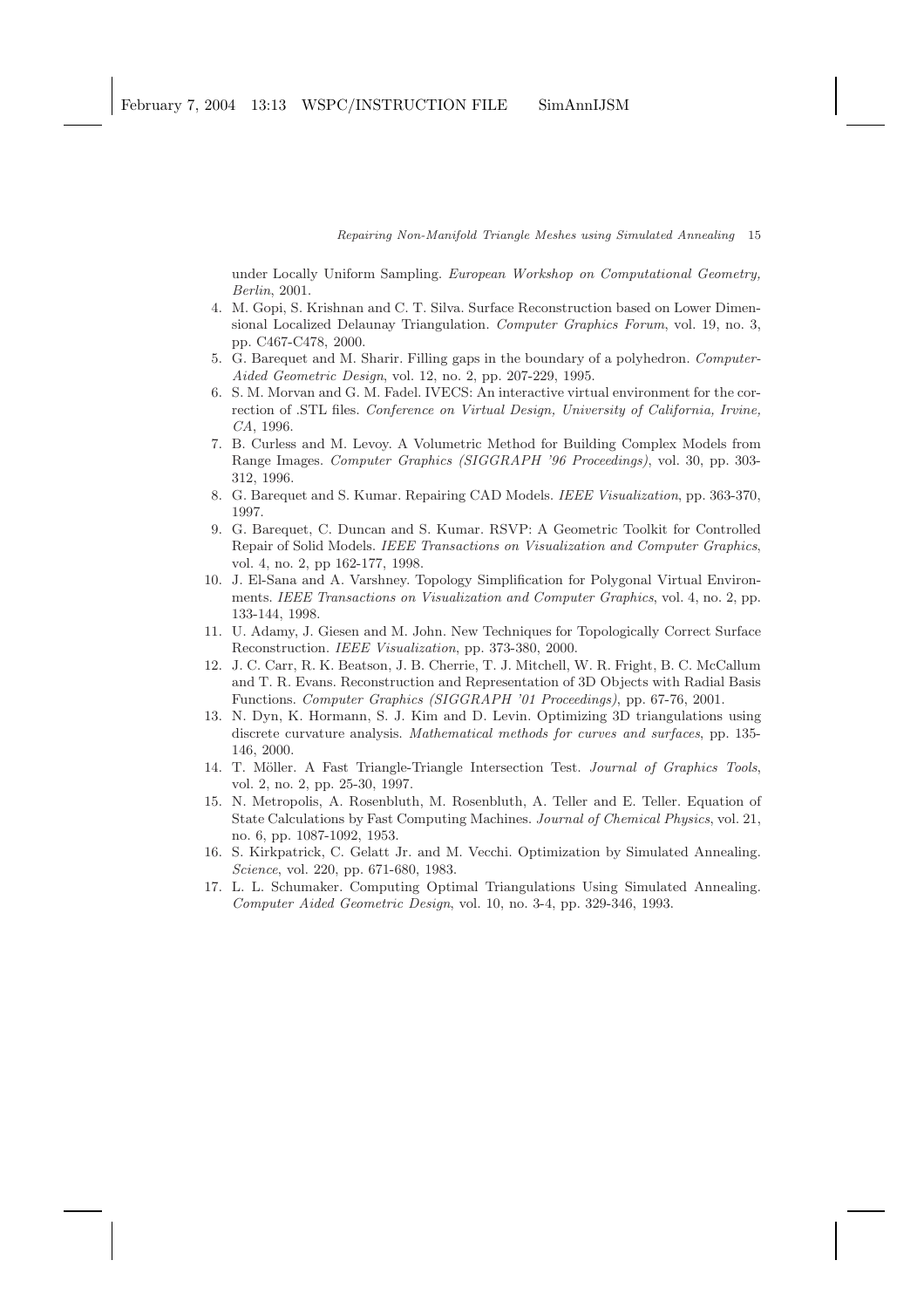bunny (small): 487 vertices, 1,167 triangles, 435 bad triangles, 241 open edges bunny (medium): 7,958 vertices, 16,986 triangles, 2,209 bad triangles, 923 open edges bunny (large): 66,562 vertices, 133,653 triangles, 871 bad triangles, 153 open edges

tetrahedron: 1,000 vertices, 2,239 triangles, 585 bad triangles, 380 open edges



Fig. 9. From left to right: the initial triangulation with Gopi's algorithm (bad triangles are colored red), the triangulation after the removal of bad triangles, the input mesh for the simulated annealing (open edges are colored red), the output of our algorithm. The simulated annealing parameters were chosen according to Section 3.3.5.